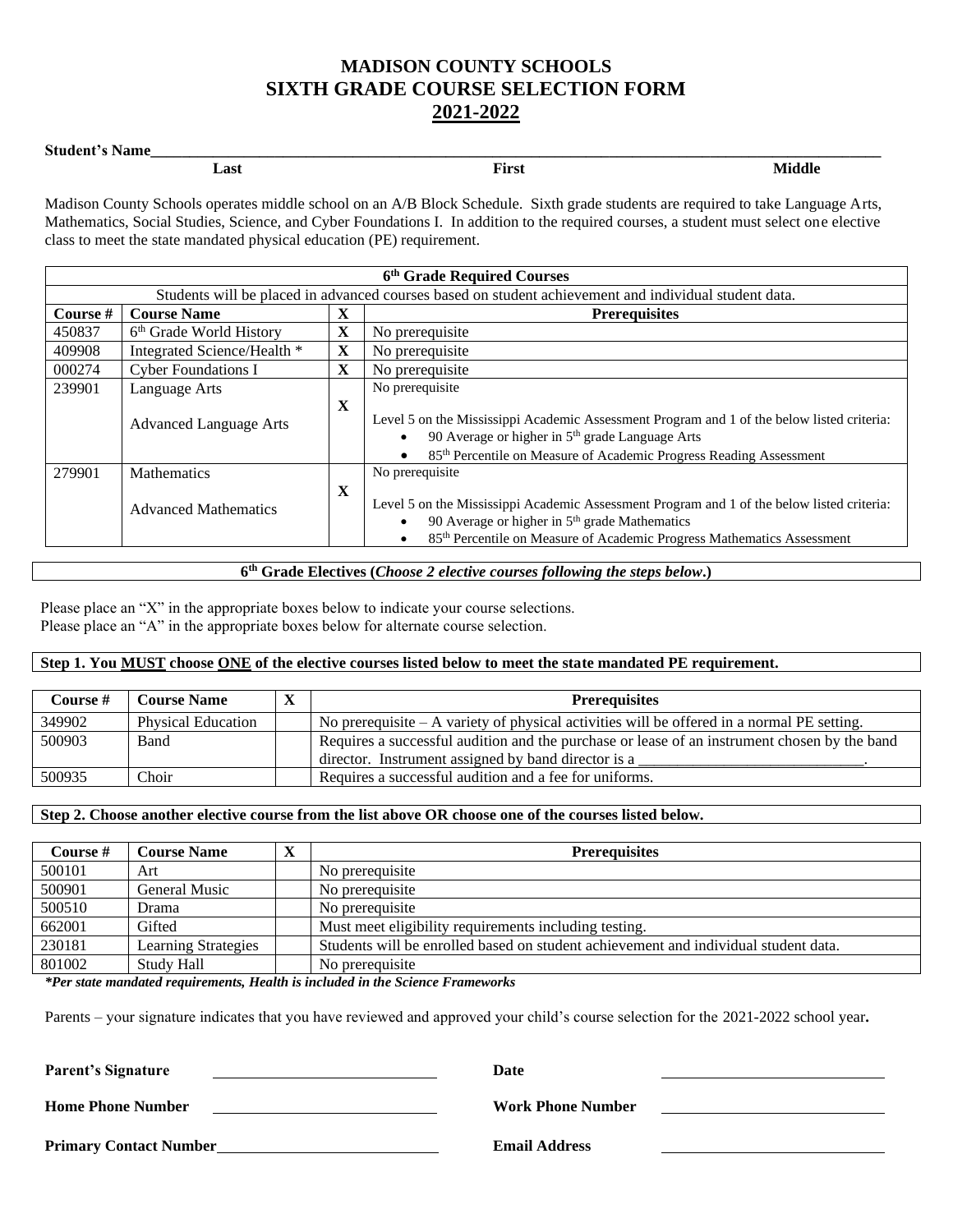## **MADISON COUNTY SCHOOLS SEVENTH GRADE COURSE SELECTION FORM 2021-2022**

#### Student's Name\_

**Last First Middle** Madison County Schools operates middle school on an A/B Block Schedule. Seventh grade students are required to take Language Arts, Mathematics, Social Studies, Science and ICT II. In addition to the required courses, a student must take one elective to meet the state mandated PE requirement and one additional full-year or two semester-long electives.

| 7 <sup>th</sup> Grade Required Courses |                                                                                                       |              |                                                                                                                                                                                                                                                          |  |  |  |  |  |
|----------------------------------------|-------------------------------------------------------------------------------------------------------|--------------|----------------------------------------------------------------------------------------------------------------------------------------------------------------------------------------------------------------------------------------------------------|--|--|--|--|--|
|                                        | Students will be placed in advanced courses based on student achievement and individual student data. |              |                                                                                                                                                                                                                                                          |  |  |  |  |  |
| Course #                               | <b>Course Name</b><br>X<br><b>Prerequisites</b>                                                       |              |                                                                                                                                                                                                                                                          |  |  |  |  |  |
| 450705                                 | Mississippi Studies***                                                                                | $\mathbf X$  | No prerequisite                                                                                                                                                                                                                                          |  |  |  |  |  |
| 450704                                 | World Geography***                                                                                    | $\mathbf X$  | No prerequisite                                                                                                                                                                                                                                          |  |  |  |  |  |
| 409907                                 | Integrated Science/Health*                                                                            | X            | No prerequisite                                                                                                                                                                                                                                          |  |  |  |  |  |
| 110147                                 | Cyber Foundations II**                                                                                | X            | <b>Cyber Foundations I</b>                                                                                                                                                                                                                               |  |  |  |  |  |
| 230101                                 | Language Arts                                                                                         |              | No prerequisite                                                                                                                                                                                                                                          |  |  |  |  |  |
|                                        | <b>Advanced Language Arts</b>                                                                         | $\mathbf{x}$ | Level 5 on the Mississippi Academic Assessment Program and 1 of the below listed<br>criteria:<br>90 Average of higher in 6th grade Advanced Language Arts<br>$\bullet$<br>85 <sup>th</sup> Percentile on Measure of Academic Progress Reading Assessment |  |  |  |  |  |
| 270101                                 | <b>Mathematics</b>                                                                                    |              | No prerequisite                                                                                                                                                                                                                                          |  |  |  |  |  |
| 270710                                 | 7 <sup>th</sup> Compacted Math**                                                                      | X            | Level 5 on the Mississippi Academic Assessment Program and 1 of the below listed<br>criteria:<br>90 Average or higher in $6th$ grade Advanced Math<br>$\bullet$                                                                                          |  |  |  |  |  |
|                                        |                                                                                                       |              | 85 <sup>th</sup> Percentile on Measure of Academic Progress Mathematics Assessment<br>$\bullet$                                                                                                                                                          |  |  |  |  |  |
| 270721                                 | 8 <sup>th</sup> Compacted Math / Algebra**                                                            |              | Scale score of 699 on the Mississippi Academic Assessment Program and 1 of the below<br>listed criteria:<br>95 Average or higher in 6 <sup>th</sup> grade Advanced Math                                                                                  |  |  |  |  |  |
|                                        |                                                                                                       |              | 95 <sup>th</sup> Percentile on Measure of Academic Progress Mathematics Assessment                                                                                                                                                                       |  |  |  |  |  |

**7th Grade Elective Courses** *(Choose 2 elective courses following the steps below.)*

Please place an "X" in the appropriate boxes below to indicate your course selections. Please place an "A" in the appropriate boxes below for alternate course selection.

| Step 1. You MUST choose ONE of the courses below to meet the state mandated PE requirement. |                            |   |                                                                                                       |  |  |
|---------------------------------------------------------------------------------------------|----------------------------|---|-------------------------------------------------------------------------------------------------------|--|--|
| Course #                                                                                    | <b>Course Name</b>         | X | <b>Prerequisites</b>                                                                                  |  |  |
| 340111                                                                                      | <b>Team Sports</b>         |   | This course is for student participating in seasonal athletics. Requires a successful tryout.         |  |  |
| 340111                                                                                      | <b>PE</b>                  |   | No prerequisite $- A$ variety of physical activities will be offered in a normal PE setting.          |  |  |
| 500903                                                                                      | Band                       |   | Requires a successful audition and the purchase or lease of an instrument chosen by the               |  |  |
|                                                                                             |                            |   | band director. Instrument assigned by band director is a                                              |  |  |
| 500935                                                                                      | Choir                      |   | Requires a successful audition and a fee for uniforms.                                                |  |  |
|                                                                                             |                            |   | Step 2. Choose another elective course from the list above OR choose one of the courses listed below. |  |  |
| Course #                                                                                    | <b>Course Name</b>         | X | <b>Prerequisites</b>                                                                                  |  |  |
| 230181                                                                                      | <b>Learning Strategies</b> |   | Students will be enrolled based on student achievement and individual student data.                   |  |  |
| 500101                                                                                      | Art                        |   | To be determined by individual school                                                                 |  |  |
| 500901                                                                                      | <b>General Music</b>       |   | No prerequisite                                                                                       |  |  |
| 230420                                                                                      | <b>Creative Writing</b>    |   | No prerequisite                                                                                       |  |  |
| 500510                                                                                      | Drama                      |   | No prerequisite                                                                                       |  |  |
| 662001                                                                                      | Gifted                     |   | Must meet eligibility requirements including testing.                                                 |  |  |
| 801002                                                                                      | <b>Study Hall</b>          |   | No prerequisite                                                                                       |  |  |

 *\*Per state mandated requirements, Health is included in the Science Frameworks*

 *\*\*Earns 1 Carnegie Unit toward Graduation \*\*\*Earns ½ Carnegie Unit toward Graduation*

 *Grades earned in Carnegie Unit bearing courses are calculated in the student's high school grade point average.* 

Parents – Your signature below verifies that you have reviewed and approved your child's course selection for 2021-2022 school year.

Parent's Signature Date

**Home Phone Number Work Phone Number**

Primary Contact Number **Email Address**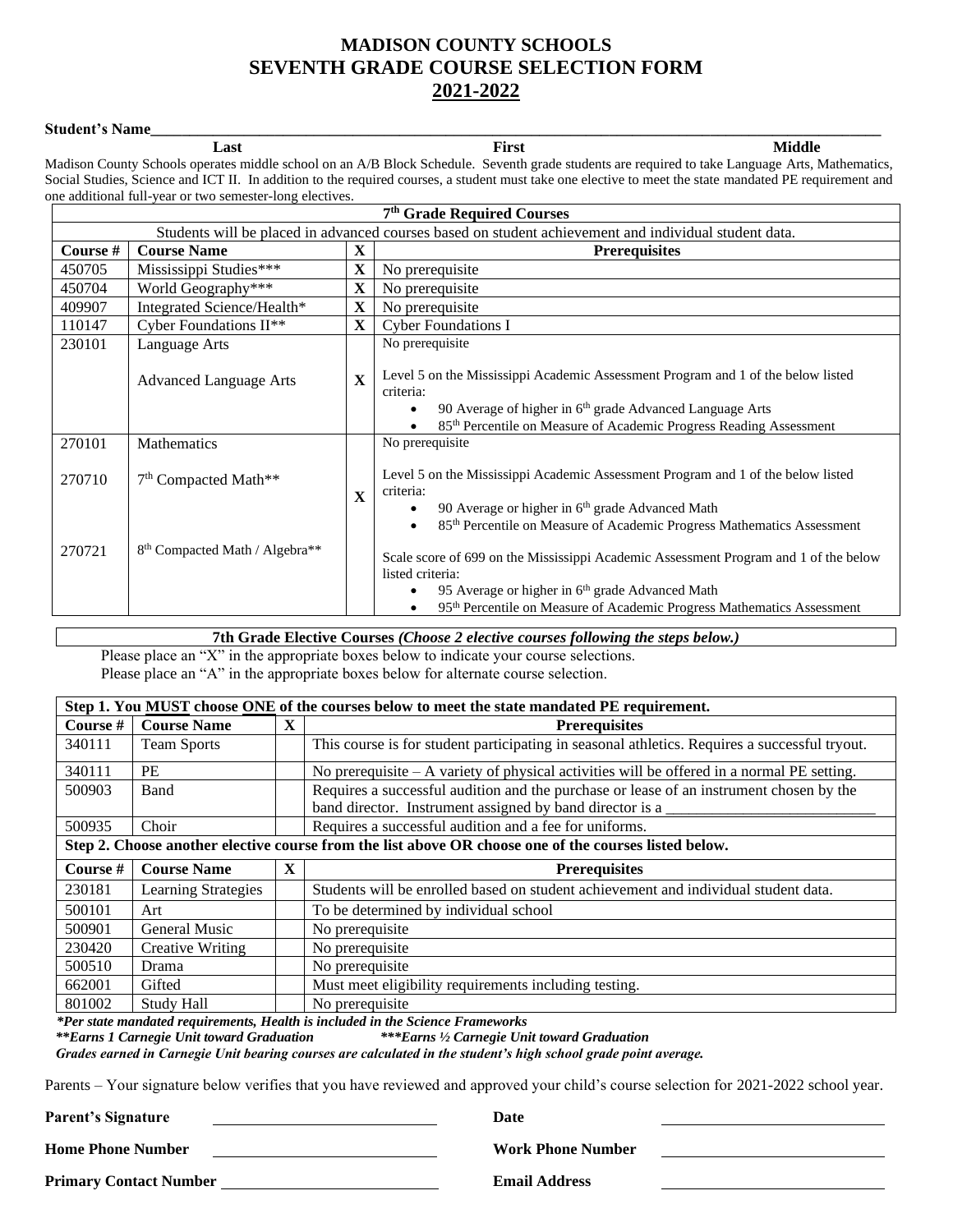## **MADISON COUNTY SCHOOLS EIGHTH GRADE COURSE SELECTION FORM 2021-2022**

**Name of Student\_\_\_\_\_\_\_\_\_\_\_\_\_\_\_\_\_\_\_\_\_\_\_\_\_\_\_\_\_\_\_\_\_\_\_\_\_\_\_\_\_\_\_\_\_\_\_\_\_\_\_\_\_\_\_\_\_\_\_\_\_\_\_\_\_\_\_\_\_\_\_\_\_\_\_\_\_\_\_\_\_\_\_\_\_\_\_\_\_\_\_\_\_\_\_ Last First Middle** Madison County Schools operates middle school on an A/B Block Schedule. Eighth grade students are required to take Language Arts, Mathematics, Social Studies, Science and STEM. In addition to the required courses, a student must take one elective to meet the state mandated physical education (PE) requirement and one additional full-year or two semester-long electives.

|          | 8 <sup>th</sup> Grade Required Courses                                                                |              |                                                                                                                                                                                                                                                      |  |  |  |  |  |
|----------|-------------------------------------------------------------------------------------------------------|--------------|------------------------------------------------------------------------------------------------------------------------------------------------------------------------------------------------------------------------------------------------------|--|--|--|--|--|
|          | Students will be placed in advanced courses based on student achievement and individual student data. |              |                                                                                                                                                                                                                                                      |  |  |  |  |  |
| Course # | X<br><b>Course Name</b><br><b>Prerequisites</b>                                                       |              |                                                                                                                                                                                                                                                      |  |  |  |  |  |
| 270720   | Mathematics**                                                                                         |              | No prerequisite                                                                                                                                                                                                                                      |  |  |  |  |  |
|          | Advanced 8 <sup>th</sup> Grade Math**                                                                 | X            | Level 5 on the Mississippi Academic Assessment Program and completion of $7th$ Grade<br>Compacted Math                                                                                                                                               |  |  |  |  |  |
| 270721   | 8 <sup>th</sup> Compacted Math/Algebra**                                                              |              | Scale score of 799 on the Mississippi Academic Assessment Program and completion of $7th$<br>Grade Compacted Math                                                                                                                                    |  |  |  |  |  |
| 270408   | Geometry**                                                                                            |              | Algebra I                                                                                                                                                                                                                                            |  |  |  |  |  |
| 450804   | 8 <sup>th</sup> Grade U.S. History to 1877                                                            | $\mathbf X$  | No prerequisite                                                                                                                                                                                                                                      |  |  |  |  |  |
| 409909   | Integrated Science/Health*                                                                            |              | No prerequisite                                                                                                                                                                                                                                      |  |  |  |  |  |
| 260131   | Biology**                                                                                             | $\mathbf X$  | Level 5 in 7 <sup>th</sup> grade ELA and 1 of the below listed criteria:<br>95 average in 7 <sup>th</sup> grade Science<br>90 <sup>th</sup> percentile on Measure of Academic Progress Reading Assessment                                            |  |  |  |  |  |
| 000273   | STEM**                                                                                                | $\mathbf{X}$ | Cyber Foundations I or Cyber Foundations II                                                                                                                                                                                                          |  |  |  |  |  |
| 230104   | Language Arts                                                                                         |              | No prerequisite                                                                                                                                                                                                                                      |  |  |  |  |  |
|          | <b>Advanced Language Arts</b>                                                                         | $\mathbf X$  | Level 5 on the Mississippi Academic Assessment Program and 1 of the below listed criteria:<br>90 Average or higher in 7 <sup>th</sup> grade Advanced Language Arts<br>85 <sup>th</sup> Percentile on Measure of Academic Progress Reading Assessment |  |  |  |  |  |

**8th Grade Electives (***Choose 2 elective courses following the steps listed below***.)** Please place an "X" in the appropriate boxes below to indicate your course selections. Please place an "A" in the appropriate boxes below for alternate course selection.

|          | Step 1. You MUST choose ONE of the courses below to meet the state mandated PE requirement. |   |                                                                                                       |  |  |
|----------|---------------------------------------------------------------------------------------------|---|-------------------------------------------------------------------------------------------------------|--|--|
| Course # | <b>Course Name</b>                                                                          | X | <b>Prerequisites</b>                                                                                  |  |  |
| 340111   | <b>PE</b>                                                                                   |   | A variety of physical activities will be offered. Cannot be combined with Team Sports.                |  |  |
| 340111   | <b>Team Sports</b>                                                                          |   | This course is for students participating in seasonal athletics. Requires a successful tryout.        |  |  |
| 500903   | Band                                                                                        |   | Requires a successful audition and the purchase or lease of an instrument chosen by the band          |  |  |
|          |                                                                                             |   | director. Instrument assigned by band director is a                                                   |  |  |
| 500935   | Choir                                                                                       |   | Requires a successful audition and a fee for uniforms.                                                |  |  |
|          |                                                                                             |   | Step 2. Choose another elective course from the list above OR choose one of the courses listed below. |  |  |
| 230181   | <b>Learning Strategies</b>                                                                  |   | Students will be enrolled based on student achievement and individual student data.                   |  |  |
| 500101   | Art                                                                                         |   | To be determined by individual school                                                                 |  |  |
| 500901   | <b>General Music</b>                                                                        |   | No prerequisite                                                                                       |  |  |
| 230420   | <b>Creative Writing</b>                                                                     |   | No prerequisite                                                                                       |  |  |
| 500510   | Drama                                                                                       |   | No prerequisite                                                                                       |  |  |
| 662001   | Gifted                                                                                      |   | Must meet eligibility requirements including testing.                                                 |  |  |
| 801002   | Study Hall                                                                                  |   | No prerequisite                                                                                       |  |  |
| 160933   | Spanish**                                                                                   |   | Must have a minimum grade of 80 in $7th$ Grade Language Arts                                          |  |  |

*\*Per state mandated requirements, Health is included in the Science Frameworks \*\* Earns 1 Carnegie Unit toward Graduation Grades earned in Carnegie Unit bearing courses are calculated in the student's high school grade point average.* 

Parents – Your signature below verifies that you have reviewed and approved your child's course selection for the 2021-2022 school year.

Parent's Signature **Date Date** 

**Home Phone Number Work Phone Number**

Primary Contact Number **CONTERNATION** Email Address